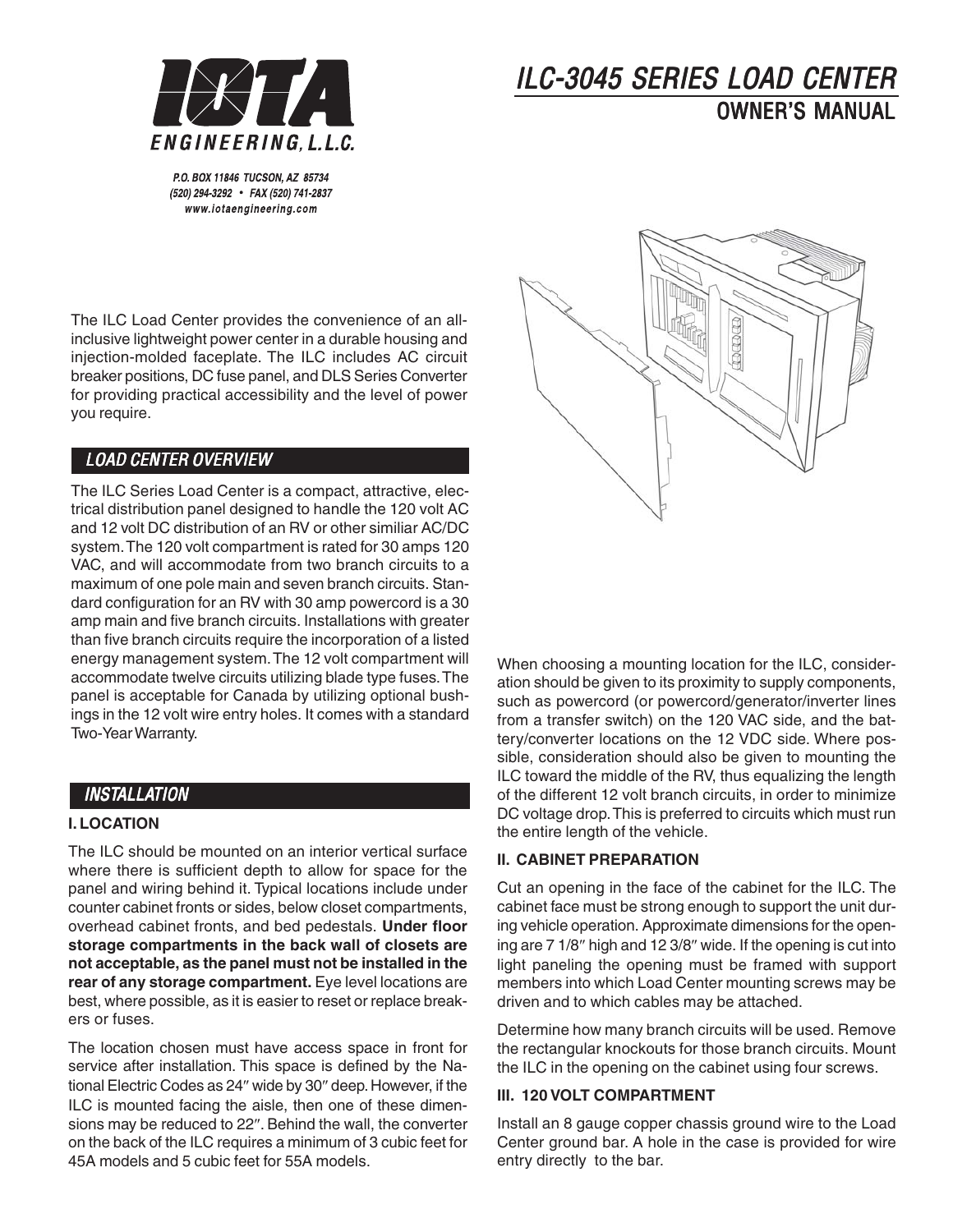**Powercord-** (Fig A) Attach a cable clamp in the 1″ round opening for the supply wire (powercord, feed wire from transfer switch, etc.) Attach and tighten the cable clamp nut as required. Remove outer sheathing from the supply wire, and trim leads (recommended 1.5″ for the ground wire, and 2.5″ for the neutral and hot wires; see wire stripping guide, Fig. B). Strip 1/2″ insulation from the ends of the lead. Insert the wire through the clamp. Connect the green (ground) conductor to the first terminal on the ground bar located toward the front of the compartment. Connect the white (neutral) conductor to the bottom terminal on the neutral bar located at the rear of the compartment. Tighten screws on cable clamp to secure supply wires. Do not install circuit breakers until other connections are made first.

**Branch Circuits-** (Fig. C) Remove sheathing from nonmetallic branch circuit wiring, and trim leads (recommended 1.5″ for the ground wire, and 2.5″ for the neutral and hot wires; see wire stripping guide, Fig. B.) Strip 1/2″ insulation from the ends of the leads. Insert wires into rectangular openings; the sheathing must intrude into the compartment 1/4″ or more. Wedgeshaped cable clamps can be provided for the ILC to secure the branch circuit nonmetallic cables inside the box as required by the National Electric Code. If wedge clamps are required, contact Customer Service at 1-800-866-IOTA (4682).

Insert ground wire into the ground bar and tighten terminal screw. Attach the neutral conductor to the neutral bar. Tighten securely. The NEC allows only one conductor per terminal on the neutral bar. Repeat this process with all the branch circuits.

#### **IV. CIRCUIT BREAKERS**

Install circuit breakers (Fig. D.). Connect black (hot) wires to the circuit breakers. Tighten securely. The NEC allows only one conductor per terminal in the circuit breakers. NOTE: The Load Center is listed to accept any standard 1″ wide circuit breaker if the interchangeable models currently on the market, whether one pole or twin. It is not brand or part number specific. ILC-30 models are listed for a 30 amp breaker as a main. The main breaker must be secured in place by means of a hold-down clip.

#### **V. 12 VOLT COMPARTMENT**

The fuse panel will accommodate ATO/ATC sized blade fuses. Install fuses or breakers of the correct amperage. Proper protection may be either to protect wires of a certain size on a general purpose branch circuit, or to protect individual appliances, such as a water pump or a TV antenna booster, on a dedicated circuit. All wires connected to the DC fuse panel extend out of the back of the ILC unit and are labeled with the fuse position number for ease of wiring.

 CANADIAN REQUIREMENTS: Canada requires that all 12 volt fuses used in RVs be listed to CSA standards. There is also a requirement in Canada that low voltage panels be enclosed, "...such that an 1/8″ diameter rod shall not penetrate." For Load Center installation in Canadian RVs, snap the optional round bushings into the 12 volt



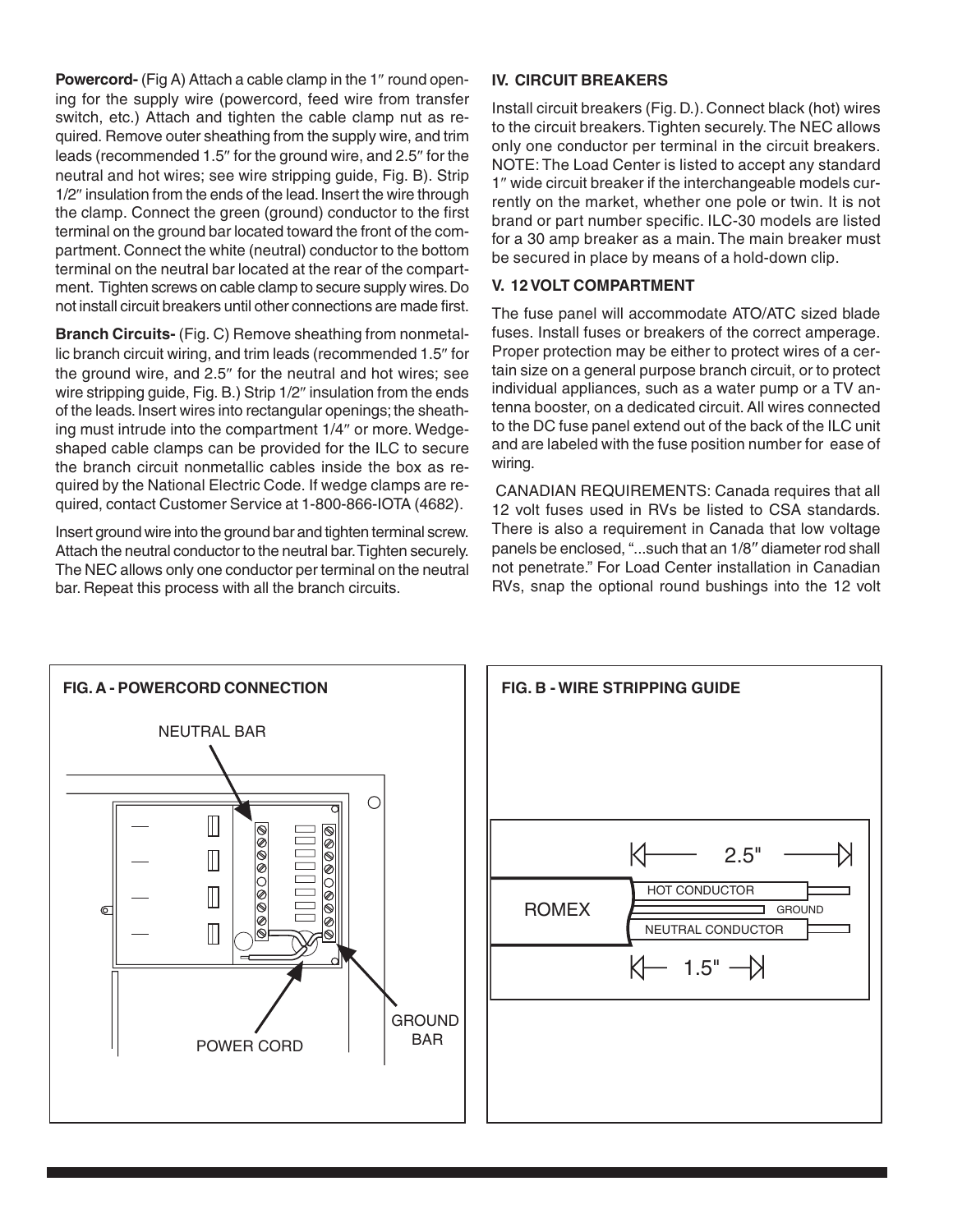wire entry holes; they may be installed from the outside or inside. The pie-shaped fingers in the bushings bend to allow wiring to pass, yet fill in the remainder of the space, complying with Canadian requirements.

#### **VI. LABELS**

Install labels for 120 volt and 12 volt circuit identification. Labels may be preprinted or blank labels may be filled in by the installer. Labels must be visible after the deadfront is attached. 120 volt labels are intended to be attached to the circuit breaker. 12 volt labels are intended to be attached above and below the fuse openings. Labels should not be attached to the front cover, as the cover can be removed and lost.

## HI-POT TESTING

#### **(MANUFACTURING COMPANIES ONLY)**

1) Turn on all circuit breakers in panel.

2) Make sure all power supplies including inverter and generator are off. If there are other power supplies present, and they are electrically connected to the RV system by means of a transfer switch, refer to the transfer switch hi-pot instructions before proceeding further. See Note.



3) Turn off or disconnect all appliances that would be damaged by the hi-pot test.

4) Connect the hi-pot leads to the powercord plug: one lead to the hot and neutral prongs, the other lead to the ground prong.

5) Energize the hi-pot and conduct test. This will hi-pot test for leakage (short) between the current-carrying conductors and the ground in the entire RV 120 VAC circuitry. It will also test the powercord itself. Turn off hi-pot.

6) If hi-pot test fails there is a short in the system. The next step is to isolate the location of the short. Turn off the main breaker in panel and hi-pot test again. If test fails, fault is between the cord plug and the panel. Test cord for shorted plug. If second test passes, turn on main breaker, and turn off all branch breakers except one. Retest each branch circuit individually until short circuit is isolated. Repair fault and retest. Hi-pot test is successful when there are no more fault indications.

NOTE: If the hi-pot test is performed from the plug on the powercord, and there is a transfer switch present, the test may only hi-pot the cord itself; it may not test the RV wiring beyond the switch. In this case the hi-pot transfer switch should be performed from either the transfer switch output, or from the main panel, as well as from the plug to test the cord itself.